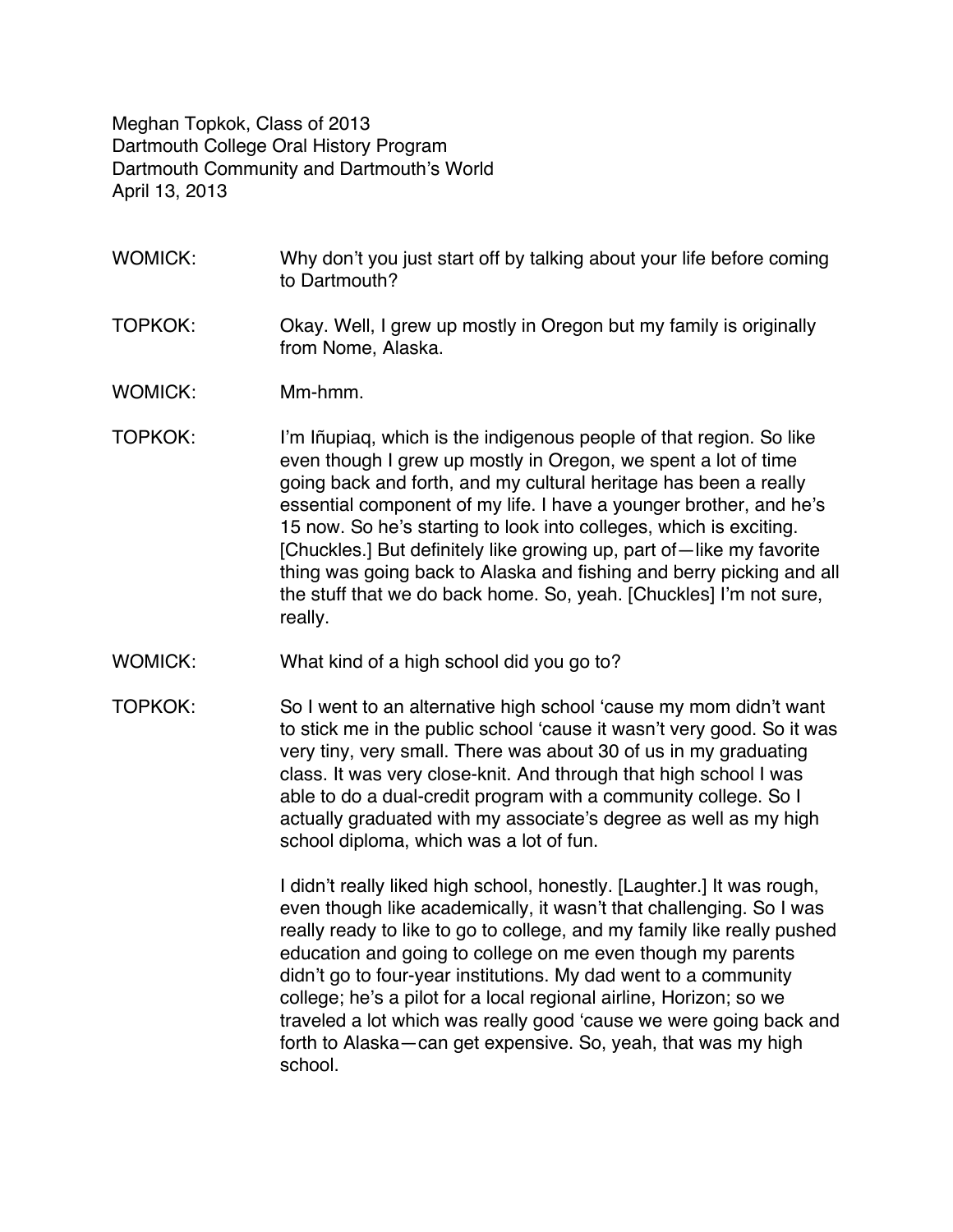- WOMICK: So how did you hear about Dartmouth?
- TOPKOK: Actually I hadn't. I didn't know about Dartmouth until my junior year in the spring. And I randomly [chuckles] got a letter in the mail asking me to apply to come on the school's Native Flying In Program.
- WOMICK: Mm-hmm.
- TOPKOK: And so I looked at this letter, and I was like, I have never heard of Dartmouth. I don't know what this is. And I tossed it in the trash. [Laughter] And that was my first experience hearing about Dartmouth.

When I later told my teacher about it, I was like, "Yeah, I got this random letter from Dartmouth, and they asked me to come visit. But they're all the way out in New Hampshire. And like, I don't know if I want to go to school out there." And my teacher just looked at me, like aghast, "Why did you throw that letter away? Like Dartmouth is an amazing school. You should definitely like look into going there." And I was like, "Oh, shucks."

So I started like researching schools, 'cause I really wanted to go to college, but I didn't know where or even if I would, you know, get into a good college.

So I got this letter again from Dartmouth asking to apply for their fall program. And I was like, Well, why not? So I applied, and I got accepted. And so I came out fall of my senior year and visited campus. And I stayed with a Native student, and she showed me around and like told me what, you know, Dartmouth was like. And I really fell in love with the campus. And especially the Native community was very strong, very close-knit. And that was something I could see myself being a part of. And so I think that was the point where I really knew that I wanted to go to Dartmouth. Certainly didn't think that I would ever get in. [Chuckles.] That was really nerve-racking.

And like definitely the college application process was definitely really rough because neither one of my parents had gone to college. My high school counselors, like even though they knew of these really great schools like Dartmouth, didn't really always encourage it; they were definitely like, "Oh, this is a really difficult school to get into. Maybe you should like look into the state school."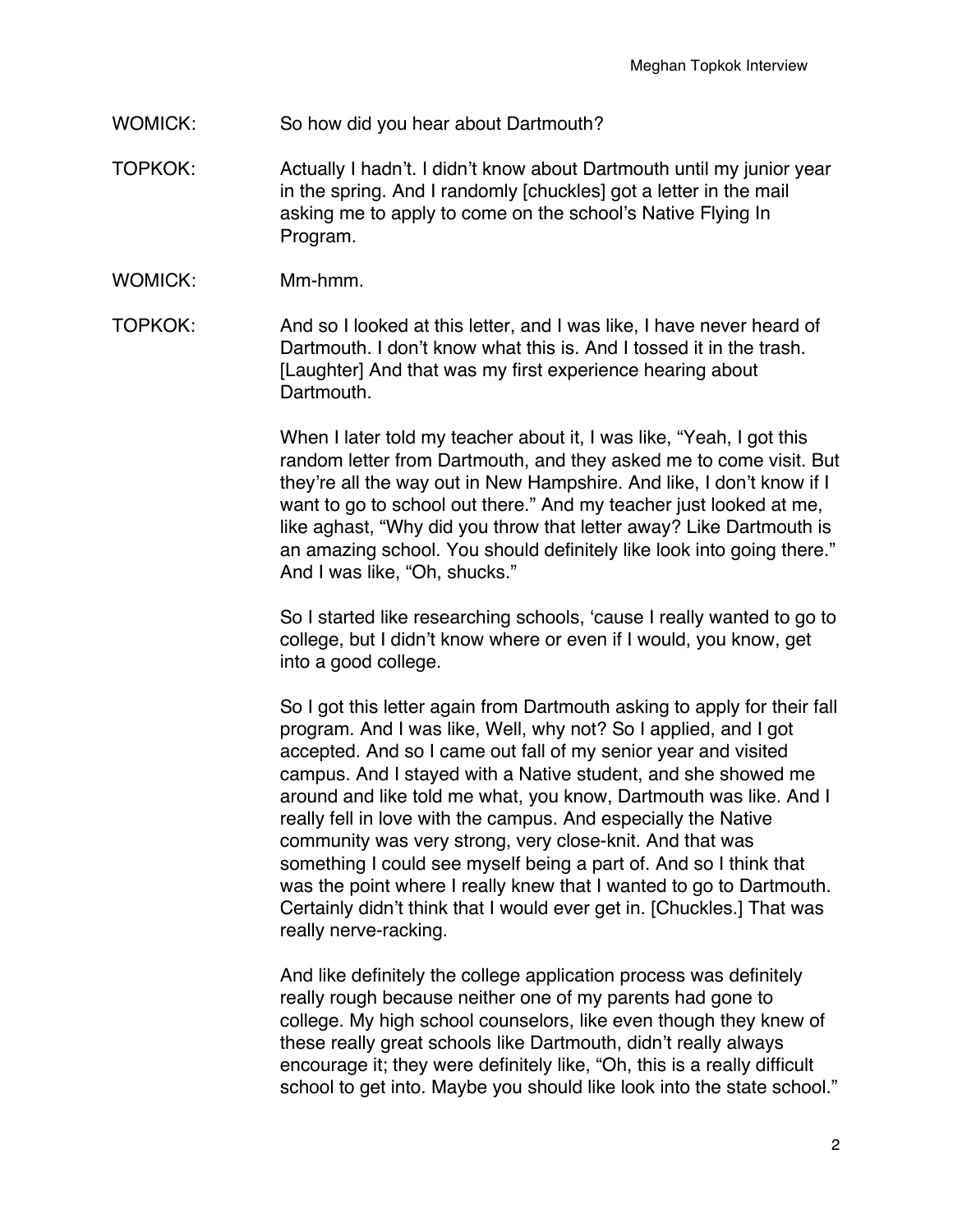You know so it was like really disheartening in some ways and really kind of a struggle. But I definitely knew I wanted to come to Dartmouth. And so I applied and got in, which was really exciting. My mom was like, "You have to go to Dartmouth." [Laughter] Like, "There's no choice." Which I'm really glad she did. So that's how I ended up here.

- WOMICK: Wow! [Laughter] So did you go on a first-year trip?
- TOPKOK: I did. I actually hadn't planned to, but they kept calling me, being like, "80 percent of," you know, "the incoming students go on these trips. You really should consider applying." So I was like, "Oh, I don't know. I'm not really like a big outdoorsy person necessarily. Sounds kind of weird to like hang out with a bunch of students in the middle of, you know, New Hampshire. Like people I don't even know." But I was eventually peer-pressured into it. And it was a really good experience. I was really glad that I came. And it was nice to come out to campus early and like move into my room. My mom came out, too, and helped me move in. I went on my trip. And I think it was really good first perspective of Dartmouth and Dartmouth students. Like my trip leaders were really amazing. And we kept in touch for several years until they graduated. Like my trip group was really awesome and very like diverse.
- WOMICK: Mm-hmm.
- TOPKOK: I think that was a really great introduction. It was a lot of fun. We went canoeing, on the canoeing trip.
- WOMICK: So you were in The Grant.
- TOPKOK: Yeah. So it was like…I had no idea that Dartmouth owned…. 'Cause we were like—there was one point where we were canoeing down the river. And like, "Now we're on Dartmouth land." And I was like, Dartmouth owns all this land up here? I was just like, What? So it was really cool seeing that side of Dartmouth. Not something I really continued as much as I would have liked. I think it would have been really cool to be more involved with DOC and things like that. Yeah.
- WOMICK: So tell me about freshman year.
- TOPKOK: Freshman year was a struggle [chuckles] I think for like a lot of students, especially being so far from home. You know, I grew up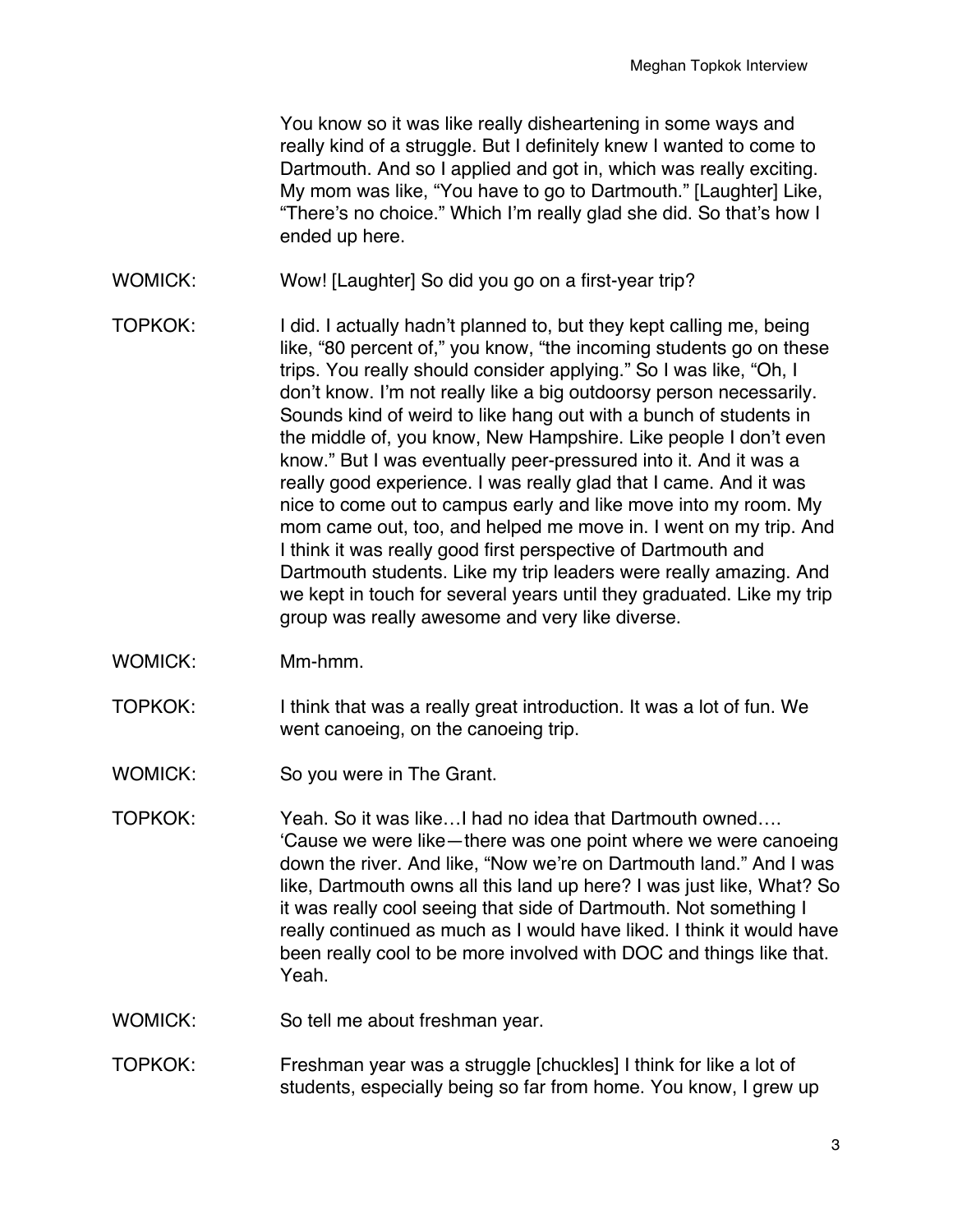mostly in Oregon; so coming all the way across to the other side of the country like was a huge step, especially since my family was so close-knit. I knew no one out here when I came. So it was definitely like stepping way out of my comfort zone; like I didn't know if I would make friends or if I would fit in. And it's like, how do finances work? That sort of deal.

And I ended up living in the Choates, which at first I was kind of disappointed. I was like, these are kind of like not the coolest dorms on campus. [Laughter] Like, why am I living here? But then I think it was a really good experience. I had a really great first-year roommate, Kathleen Cunningham. She was awesome. Very like the opposite of me. She was very outgoing and like energetic and bubbly and just got along with everybody. And so she really was fundamental in like connecting me to others and like being a friend to me and helping me out when I didn't know like what to do, 'cause she was from the area. And so I think that definitely really helped me to feel welcome and at home here at Dartmouth.

And eventually like academically it was also very tough. I wasn't used to being in classes like this. I went to community college, but it definitely didn't prepare me for what a Dartmouth class was gonna be like. And my freshman fall I took Intro to Linguistics [chuckles] and it was definitely one of the hardest classes I've taken at Dartmouth. Luckily I had a really great professor, Timothy Pulju. He was always very willing to go out of his way to help. He was really interested in especially Native American languages. So it was really cool to talk with him about my language and my experience as a Native person, like incorporate that into what we were learning, which, you know, all of my professors here at Dartmouth have been really great about. This is something that I really have enjoyed about Dartmouth. But that was definitely the toughest class I took.

And one of the other classes I took freshman fall really changed I think possibly even like the course of my life I took. It was called Indian Country Today with Professor Bruce Duthu of the Native American Studies department. And that was really my first exposure to looking at indigenous issues in an academic setting. Like I'd experienced them firsthand, but he put them in such a perspective that really made me passionate about going home and addressing those issues and like using my education as a way to alleviate some of those issues.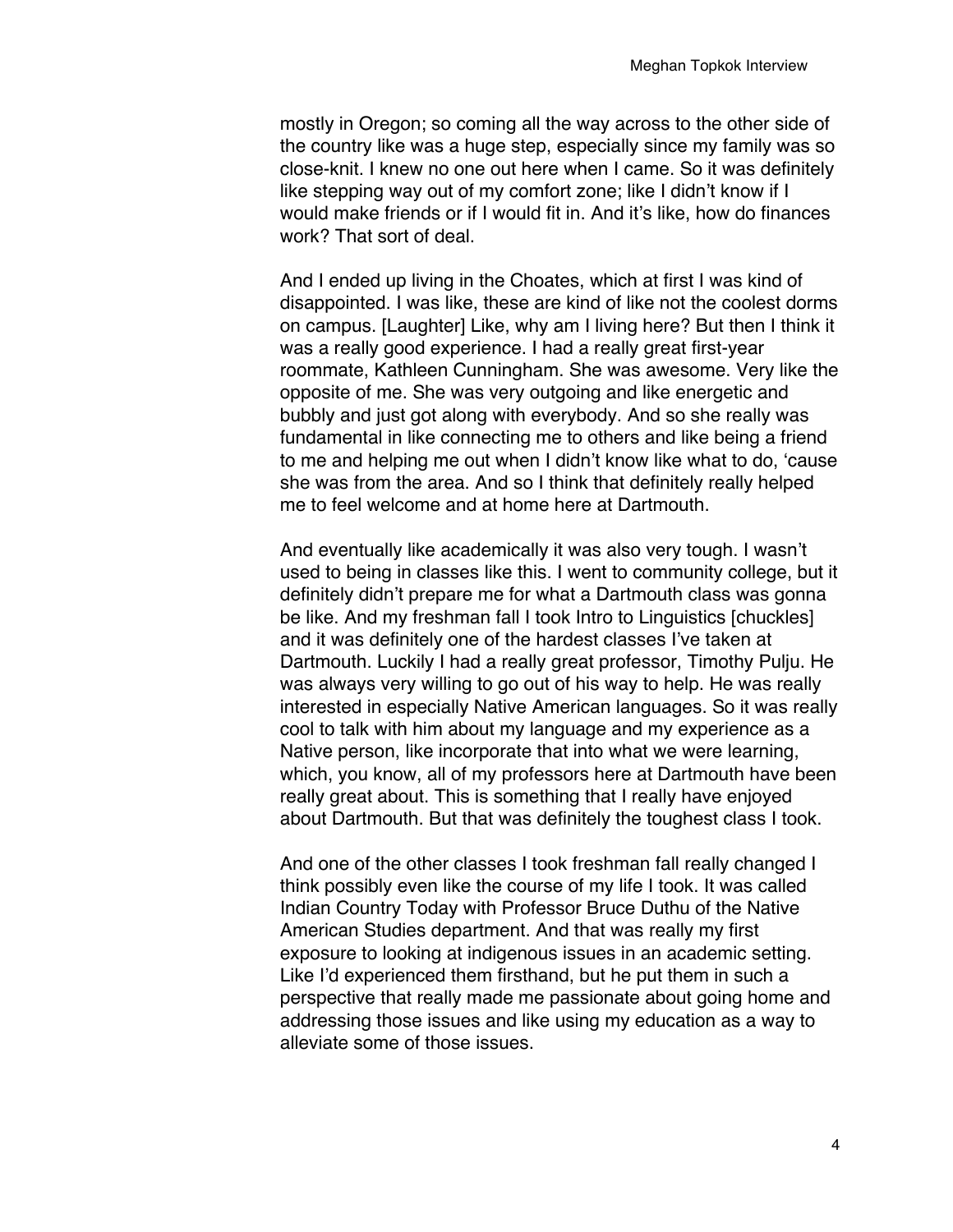So that's really what has shaped my time at Dartmouth, I think, is working towards the purpose of serving my people and going back home. 'Cause there is a lot of issues within communities in Alaska that affect thousands of people. And people kind of get stuck in these cycles of, you know, substance abuse. And there's definitely like a lack of good quality education and things like that. And so using my time at Dartmouth to really learn and gain skills I need to go back has been fundamental.

Yeah. What else about freshman year? I think that's when I first became involved with Native Americans at Dartmouth [NAD], which has been also a fundamental part of my time here. Initially I was like really scared to like hang around with them 'cause I didn't know how I would be received or like how they like viewed me; whether they would like judge me or say I wasn't Native enough. And that sort of thing. So it was really scary since, like, I didn't grow up in Alaska; I grew up in the lower 48. But there was a lot of individuals, especially the seniors, who were very open and welcoming and really made me feel at home in the community.

And so all four of my years here at Dartmouth I've been extremely involved with Native Americans at Dartmouth or NAD. I'm currently the co-president. And the reason that I ran for that position is to be able to give back some of the support that I have been given over my time.

- WOMICK: You mentioned having a really good relationship with your freshman roommate and then there was NAD. Were there any other groups that sort of became your communities during freshman year?
- TOPKOK: Those were definitely the two major components. I didn't really branch out too much my freshman year. I was like really very shy. I'm still a very shy person, but back then I was even more shy than I am now. So that was definitely like the big stuff. Just even getting myself involved with Native Americans at Dartmouth I had to step out of my comfort zone and everything. Wasn't until later on that I really looked into other communities. Yeah.
- WOMICK: So what about the rest of your time at Dartmouth?
- TOPKOK: The rest of my time at Dartmouth has been really amazing, I think, overall, you know, looking back now as a senior, like even though it was really hard, it has pushed me to become a much better person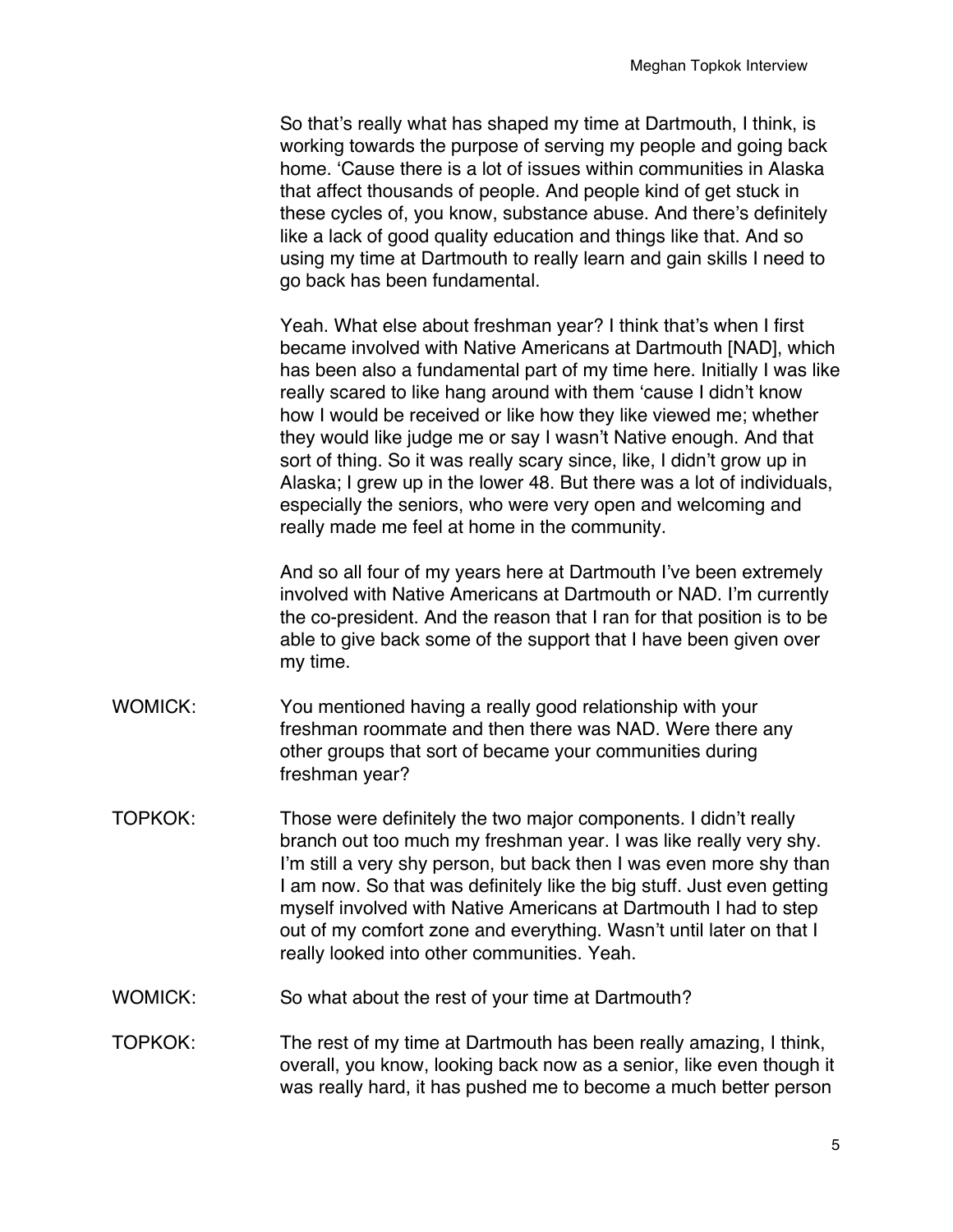in a lot of ways. And Dartmouth has given me so many opportunities, resources, funding to do projects that have really been beneficial to me, especially with like internships. I was able to go back to Alaska twice and do internships. And Dartmouth provided a lot of funding and support. And it was through networking with alumni that I was able to get those positions which were really amazing.

The first time I was working at Cook Inlet Tribal Council, which is in Anchorage. I was a legal intern for the vice president and legal counsel. And so that was like really my first introduction to law and policy and has definitely like shaped the career path that I want to go on now 'cause like I definitely do want to go to law school. I think it was through that exposure and through knowing alumni who were able to connect me—that has had a huge impact on my life, I guess.

The second internship I had was at a nonprofit organization called Kawerak [Kawerak Beringia Center]. And that's based out of Nome, Alaska, which is where my family's originally from. And I'm actually going to be going back after I graduate and working for them again through a fellowship through the Tucker Foundation, which is really awesome.

- WOMICK: Yeah.
- TOPKOK: I'm really glad to be going back there. And if it hadn't been for like Dartmouth alumni, I definitely wouldn't have those post-graduation plans. So, yeah.
- WOMICK: How would you say that the Dartmouth community here, or the types of people that you've gotten to know here, compare to the types of people you grew up with?
- TOPKOK: [Radiator begins banging in the background] It was definitely an adjustment [chuckling at the banging] coming here 'cause like I grew up, where the people I was around growing up were very either very urban or very traditional [banging continues]. Like when I would go back home to the village, people were very much like a subsistence-based lifestyle, like going hunting and fishing. [Banging has ceased.] When we would go up to the village, like my grandma didn't have running water. So it's like you have to go haul the water and chop wood and like get the fire going.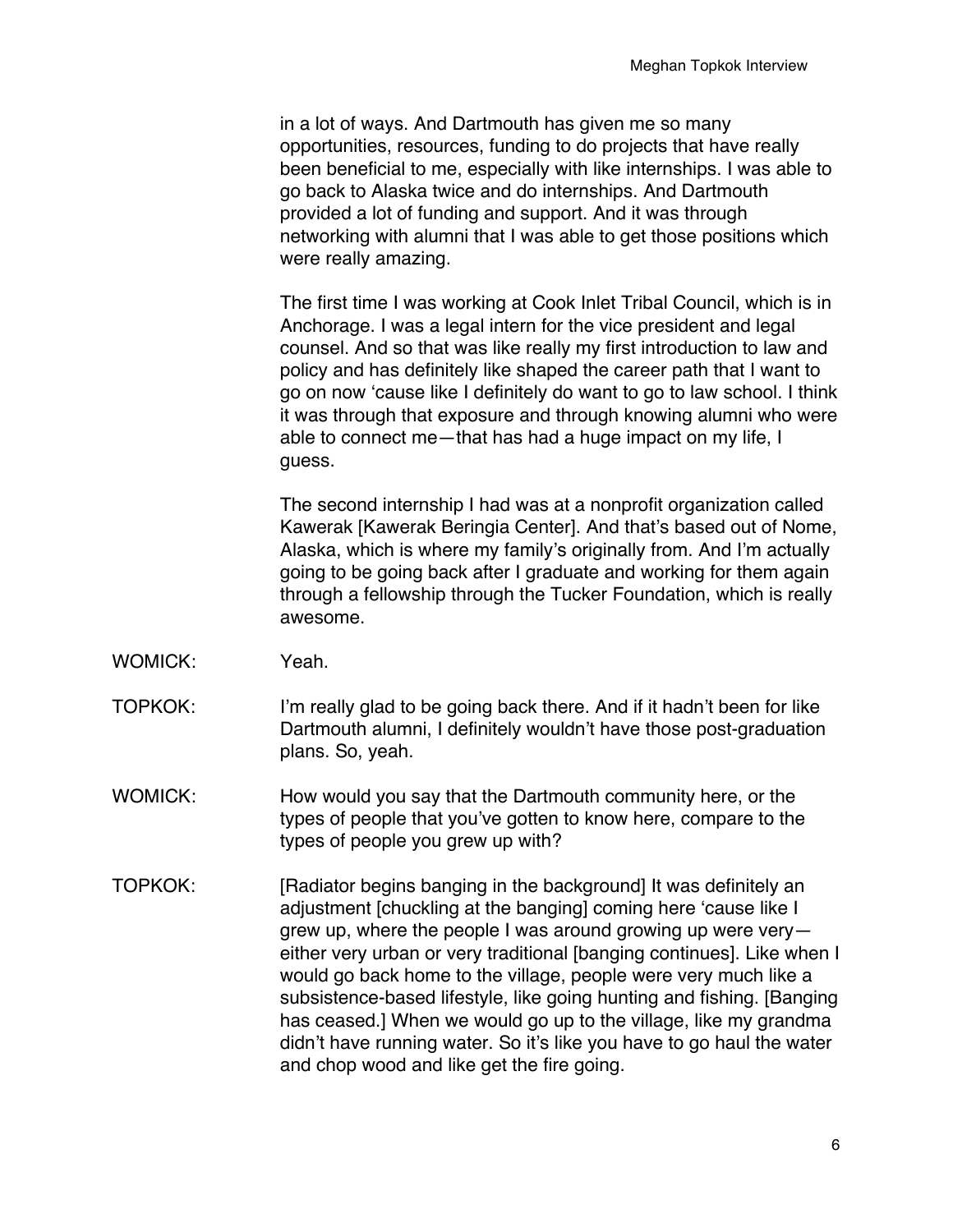And so coming to Dartmouth—that has been like a very big shift in my perspective. And like it tends—like, Dartmouth is a kind of, you know, affluent area and I'd never really been exposed to that. And like there are people here who are very wealthy and very comfortable financially, which is something that I had never really grown up with very much. And so it was like a big shift for me, I guess, in some ways to like learn what that entails and what that's about and the different kinds of lifestyles that people have. And I think it was definitely a good learning experience in that sort of way.

And then also just, I guess, Dartmouth is also a very competitive atmosphere, which I wasn't used to. People here can get very competitive, and like, you know, it's like whose GPA is best? Or like that sort of thing, which was a huge adjustment. But then like, again, like being part of the Native community, I think I found like very similar individuals to myself who had grown up in similar situations and who had strong connections with their cultural heritage that really helped me like thrive at Dartmouth as well; so there's both sides, I guess.

- WOMICK: Would you say that the Native community has been your social group, your primary group?
- TOPKOK: Yeah, definitely.
- WOMICK: Throughout all your time here?
- TOPKOK: Yeah. I don't think I would have made it this far at Dartmouth if it hadn't been for the support of the Native community; whether that's students or faculty or, you know, staff who are Native. All [have] been very critical to my time here, helping me find resources, get through classes, whether it was tutoring or taking the time to like sit down with me and like explain something, whether it was professors or students. Or—that sort of thing. Yeah.
- WOMICK: How would you describe the relationships you've had with your professors here?
- TOPKOK: Really great. I think the professors here are absolutely incredible. I know a lot of my friends who go to a state school or like other bigger schools, like they don't have that same one-on-one relationship with their professors, which has been hugely beneficial for me, especially now, as I'm writing a thesis. Because I get to work one-on-one with a professor; it's really helped me with my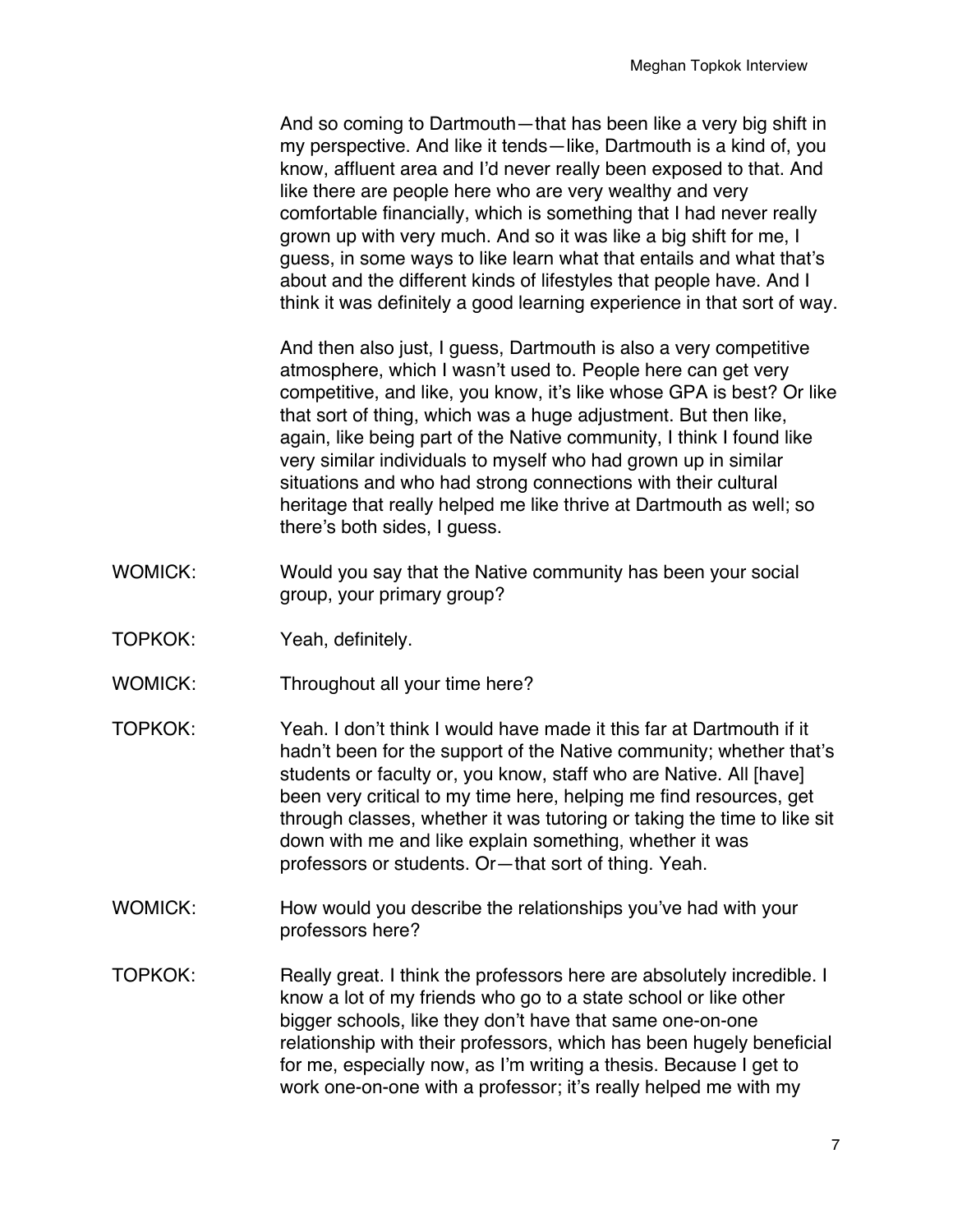writing and my research skills. And him making the time every week to like sit down, go over all of my little grammar mistakes even. Like it's been really incredible.

And all of the professors I've had here have been amazing. I don't think I've ever had a bad professor during my time, which is definitely not the case for some of my friends who like go to other schools, or even just like other students here. Yeah. Because they've always been very willing to sit down and help me with anything I'm struggling with. I've always really appreciated that about Dartmouth, and it's been critical in my success.

- WOMICK: And Professor Duthu, who you're working with on your thesis, was the same professor that you had for that class freshman year, right?
- TOPKOK: Yeah! [Chuckles.] So it's kinda like coming back around. He's been really amazing, especially helping me like explore like the legal profession. And my thesis is dealing with a lot of legal topics. I'm actually looking at the Indian Child Welfare Act and how it's applied in Alaska. And I'm hoping through my thesis to be able to give it back to different communities and organizations in Alaska, just to help them understand the issue and like even hopefully make some suggestions about moving forward and how we can resolve the issue. Like, I don't think—my thesis is definitely not gonna fix everything. But I'm hoping that it's a little piece that like can either…that I can build on as I develop my profession or help educate other people or that sort of thing.
- WOMICK: Have there ever been any times at Dartmouth where you really felt like you didn't belong here?
- TOPKOK: I've definitely had a few of those moments. I think initially with the Native community, I did have a little bit of that. It was really intimidating to first come around. 'Cause I was on their blitz list and sometimes people would blitz out like very negative things and weren't always the most welcoming. And it wasn't until I got to know those people one-on-one that I realized that like, Oh, they're not so bad. They just kind of come off as mean.

There have been times where I've been really worried that I don't fit in; or like that people, I guess, don't want me a part of their community. I think in general it's been more self-imposed on myself rather than the group feeling me that way. And it's definitely not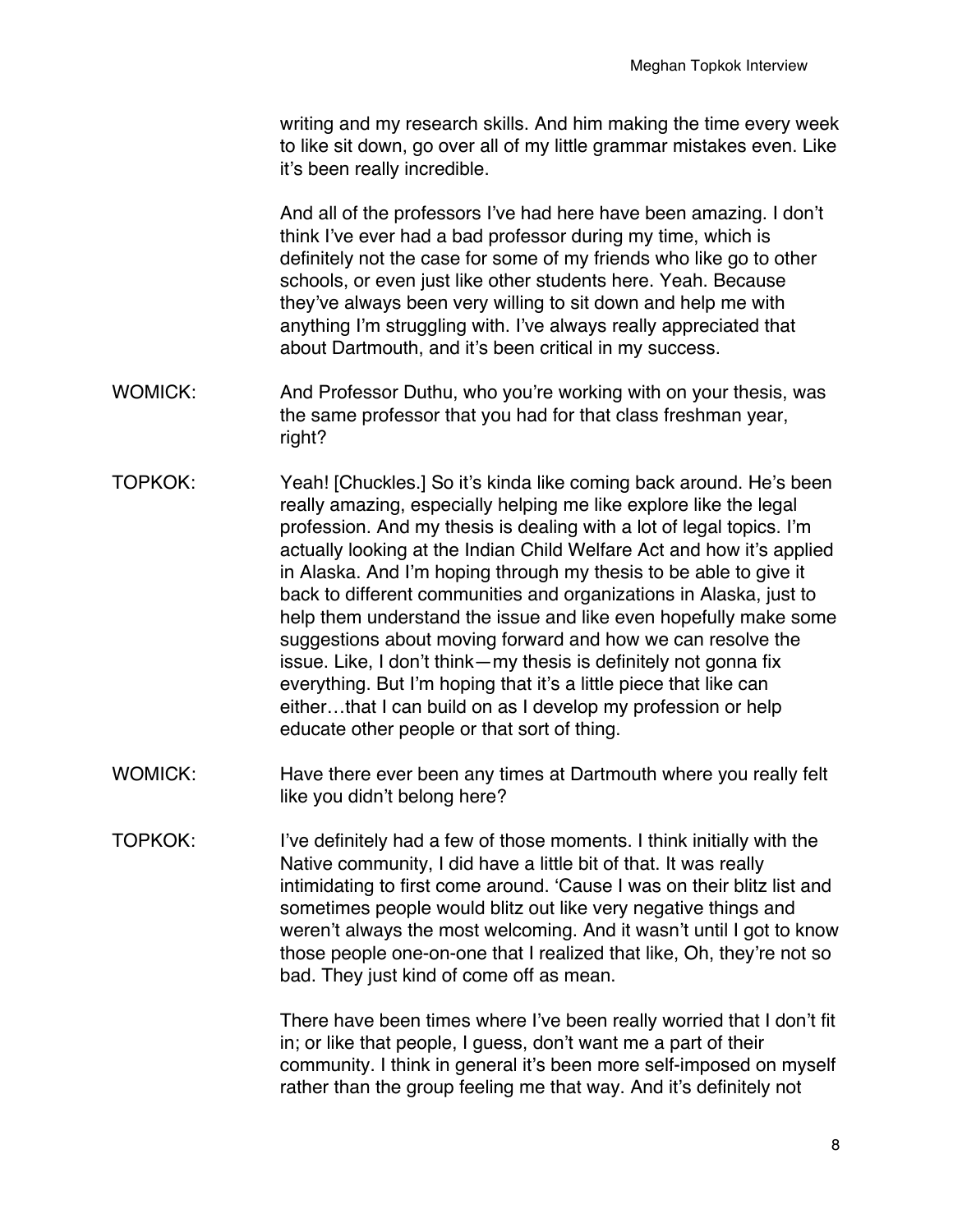something I've really encountered the last couple years. It was mostly like my freshman year that that was an issue.

So there were times like I really had to put myself out there and just like make the initiative to be involved in a group 'cause sometimes it was like…I guess they weren't always the ones who were like, "Oh, yeah, you should like come hang out with us." It was kinda like me like, "Hey, can I like hang out with you guys sometimes?" [Chuckles] To like really—and then once you're involved, like people were definitely welcoming, but…

- WOMICK: That's a tough step to take.
- TOPKOK: [Chuckles.] Yes. Especially when you're a quiet person. So I was like talking with friends, and we were like reminiscing about freshman year, and they were like, "Yeah, you were like that really quiet girl who was like always on the side. We didn't really know who you were." [Laughter.] And I like took classes with them, and we would like study together and now they're like my best friends ever. So…
- WOMICK: But, tough to make those connections.
- TOPKOK: Yeah, definitely.
- WOMICK: So did you choose to join a Greek house while you were here?
- TOPKOK: Yeah. I'm a sister of Alpha Pi Omega, which is the Native American sorority. Initially I didn't want to be affiliated during my time at Dartmouth. But when I really saw what the mission of Alpha Pi Omega is and a lot of the good work they were doing, especially within the Native community but also on campus in general, it really matched up with my goals and my values, especially to educate about Native American issues and to address problems in the community and work together to overcome those. So I joined my junior spring. So I've been a sister for about a year. And it's been really good. At the time I joined, it was kind of…not declining, but the membership was kind of low. And so I saw, I think, like a lot of the other people who joined with me, a potential to really expand it and make it grow. We've done a lot of good work, I feel, over the past year. And I'm really glad I joined.
- WOMICK: How would you say that's fit into your community here?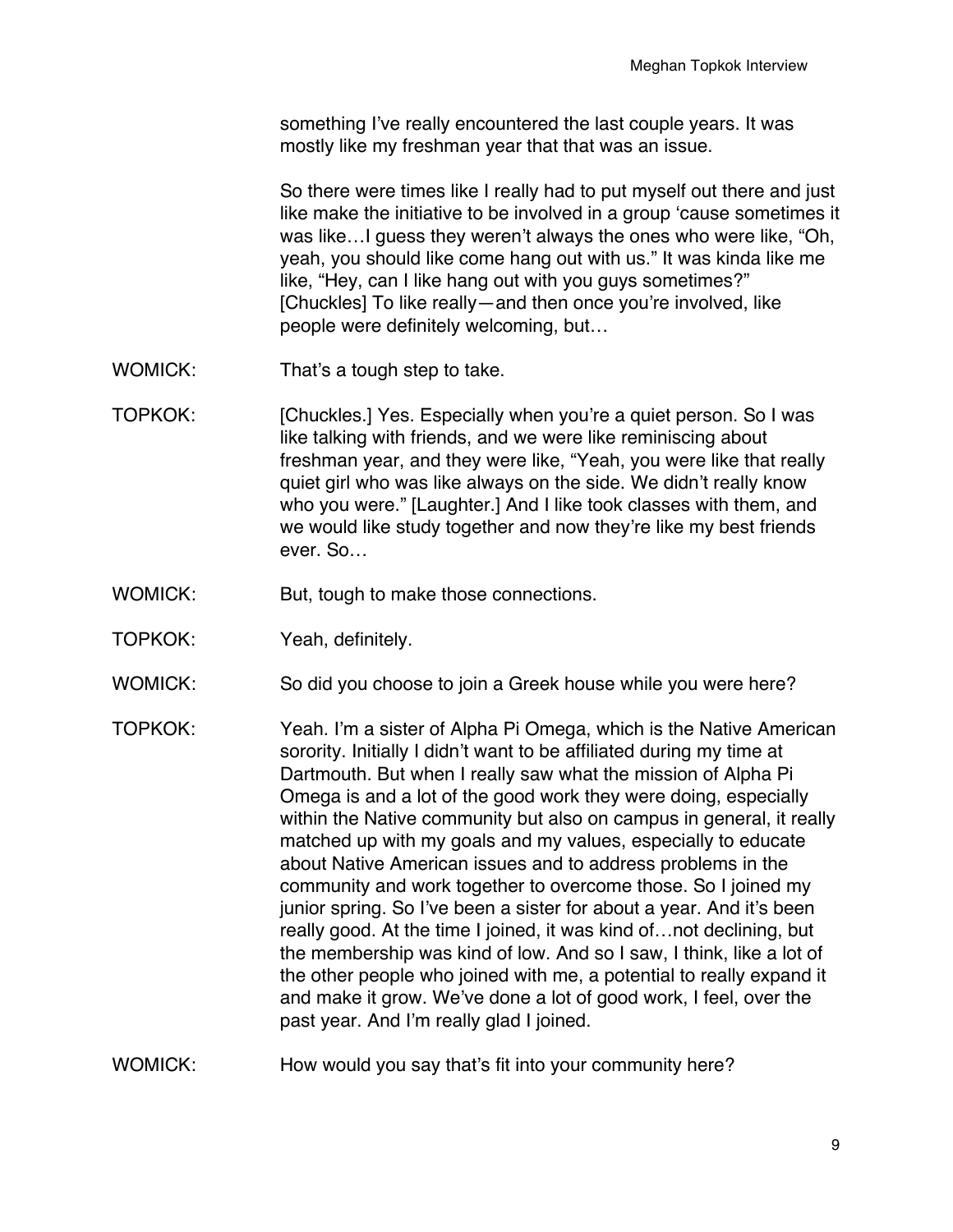- TOPKOK: In some ways it wasn't a big branching out from my community because the girls who are a part of it now are also part of the Native American community, so there was a lot of overlap there. But it's definitely become an integral part of my community. And has—and through Alpha Pi Omega I have gotten to know a lot of the other minority Greeks on campus, and be involved with them and learn about the specific issues that affect their communities; I think that's been really good for my own growth and just to see how they address those issues. Like I've been able to learn from that and just take that back to my community, which has been really great. And there's a lot of inspiring individuals within those communities, too, which I've become really close friends with.
- WOMICK: So, looking ahead to graduation—which is, like, really soon—
- TOPKOK: Yeah.
- WOMICK: —what do you foresee your relationship with Dartmouth being after?
- TOPKOK: Not something I've given a whole lot of thought to. I definitely hope to stay really closely connected 'cause I do wanna be a resource for incoming students to be able to utilize. 'Cause I think, like, the alumni, especially the Native alumni, have been fundamental to me in like learning about other careers and about resources at Dartmouth and different things I can, you know, do with my life after graduation. And so I hope to be able to come back occasionally and like be involved with the students and help them in any way that I can, just to like return some of that support that I received.
- WOMICK: Do you have any friends who have already graduated who are still involved with Dartmouth?
- TOPKOK: Yeah. There's a lot of Native alumni and people who I knew during my time here that have since graduated who I definitely keep in touch with and who keep in touch with the community and are always reaching out like, "Oh, there's an internship opportunity where I work. Like maybe you guys should like apply for that," or things like that. Yeah, I think especially for the Native community, people tend to stay really well connected. It's always been really close-knit.
- WOMICK: Wonderful. Correct me if I'm wrong, but I think that you were involved with Savage Media, right?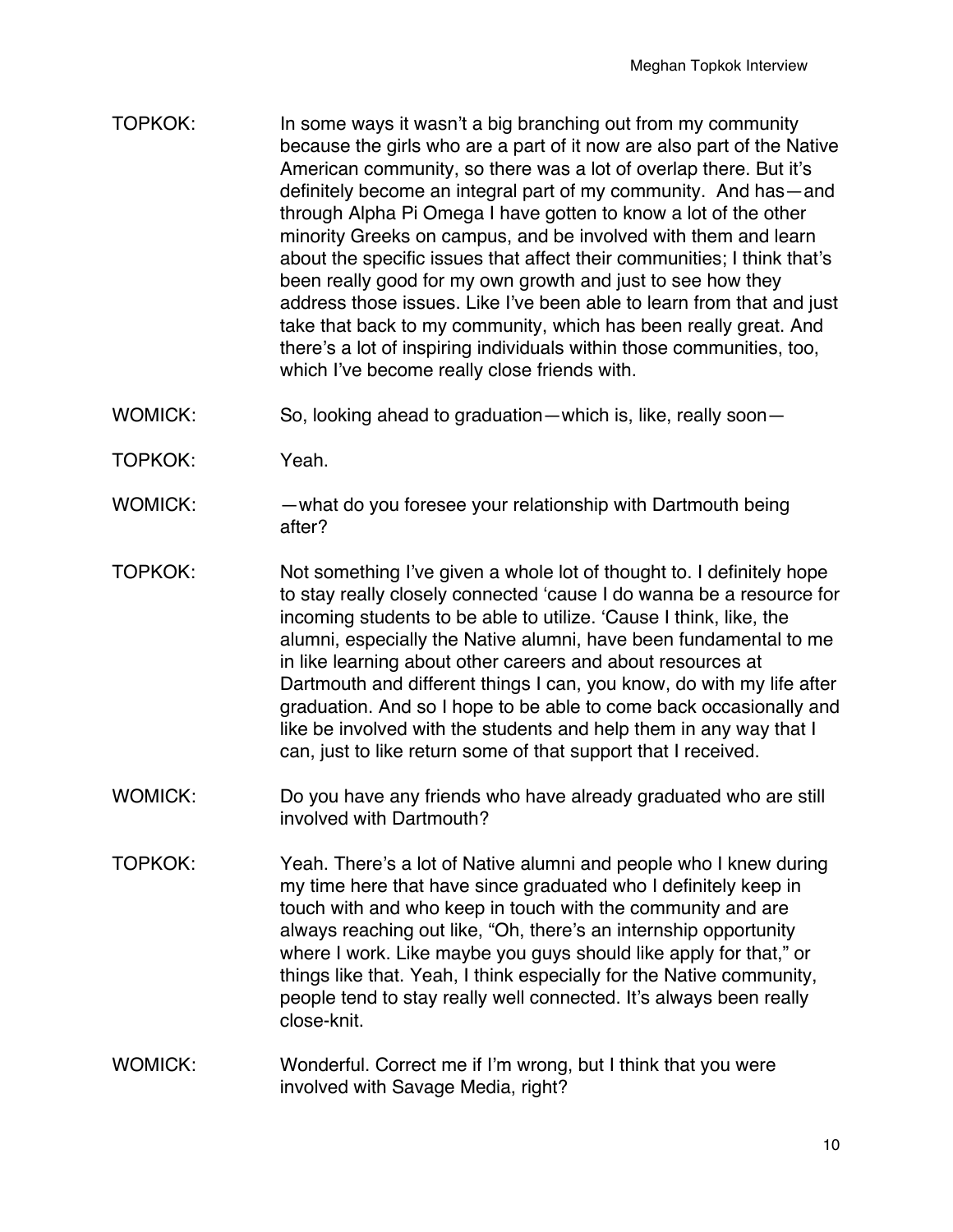## TOPKOK: Yeah.

WOMICK: Why don't you talk about that?

TOPKOK: [Chuckles.] So that was—It really started up my junior spring, and I was one of the individuals who really got it going. And our first video was addressing the issue of the mascot, Indian head mascot—

WOMICK: I remember that.

TOPKOK: [Chuckles.]—which was kind of—It's definitely been an issue during my time at Dartmouth. Like a lot of people don't realize how stereotypical or offensive it can be to like Native American individuals. Certainly not like the whole community thinks it's a horrible thing. But there are a lot of us who feel very strongly against it. And so we saw this as an opportunity to use media, which is definitely like an upcoming thing to like address some of these social issues that we perceived. And so I was involved with their first video addressing that.

> It was really interesting how the community received it, I guess. 'Cause the community, Native community, has a little bit divided, especially around the name and like the purpose and how we were going about addressing these issues. And so I think it was definitely like an opportunity for the community to like learn and, like, I guess, have a discussion about what are the issues we face, and how do we want to address them?

> And I think it's been really great in propelling interest in issues like the mascot and bringing attention to the greater Dartmouth community. 'Cause I think one of the things that I've heard individuals tell me is that NAD can be very exclusive and like kind of keep to ourselves. And so I think this has been a good way to outreach to other communities and like, I guess, raise awareness.

So it was controversial, but I think it was a really good experience and a group that I've really enjoyed being a part of during my time at Dartmouth. It has really made me think critically about how we perceive these issues and how to address them in a manner that brings about change, I guess. So. Yeah.

WOMICK: Have you had any opportunities to dialog directly with proponents of the mascot? I know, particularly, anyone involved with the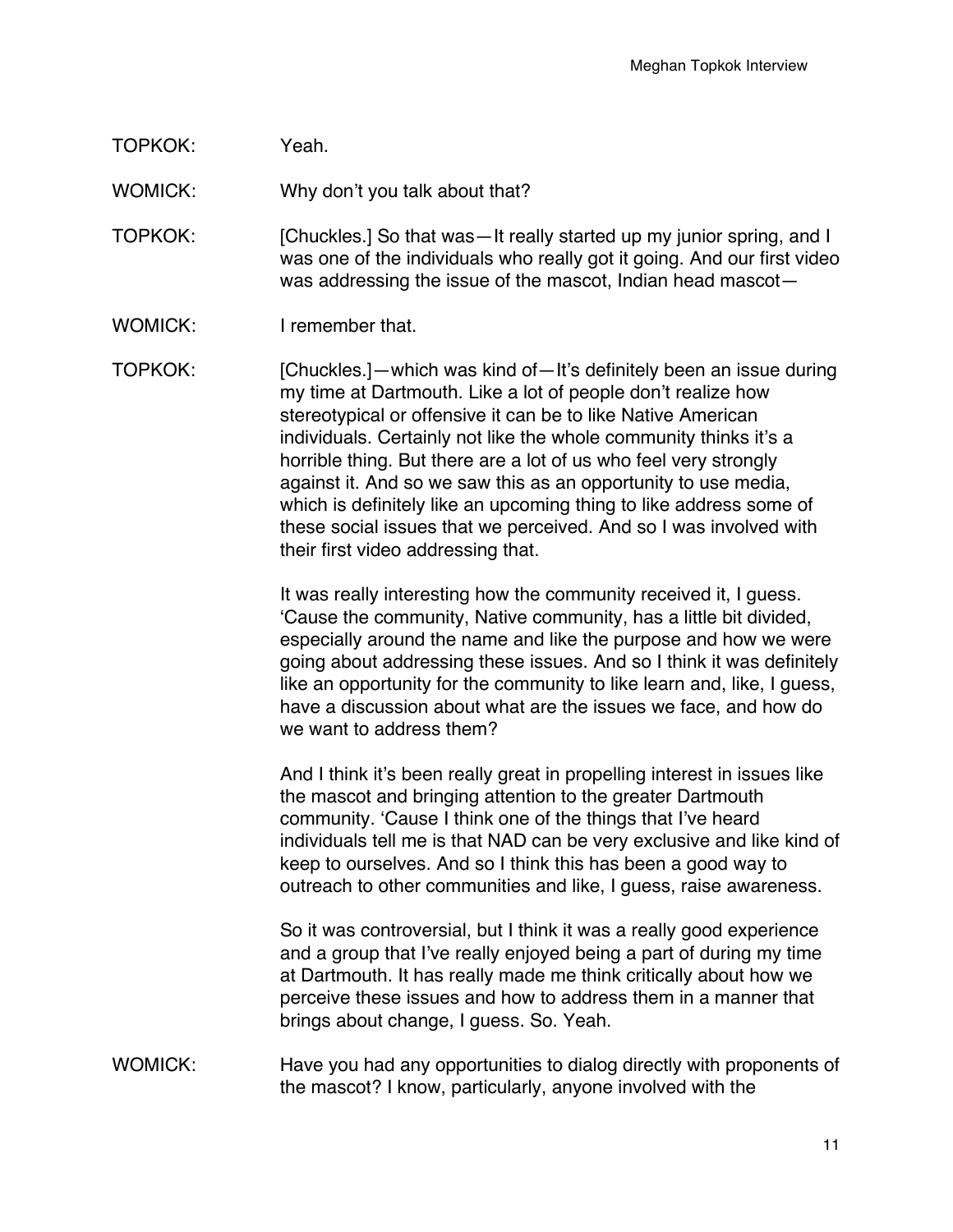*Dartmouth Review* or some sports teams, who still hold true to the mascot?

- TOPKOK: I haven't really…. Oh—could you—I missed the first part of that question, could you…?
- WOMICK: Whether you've had any opportunities to talk to people?
- TOPKOK: Yeah. Okay. Yeah, I've definitely, on an individual basis, approached people. 'Cause there have been times when I've just been like, you know, in a dining hall and I see someone with the mascot on their sports jacket or something, so I've definitely gone up to the individuals and tried to explain the situation. Sometimes it's had a good outcome, sometimes it's not. [Chuckles.] A lot of people say, "Well, I don't see why it's offensive. Like, I've always viewed it as a way to like honor you guys." [Laughter] And it's like, How…? I don't know. I've had to really learn to curb my own anger, and like learn how to communicate with these individuals and like see it from their perspective as well.

And so like I do try to, if I, you know, see someone with that, like go up to them and just explain the situation, like, "A whole, whole lot of people find this offensive." And try to like, in a nice way, and like educate people, more so than to like condemn, 'cause that's definitely not worked before. [Laughter.]

But it's been really interesting. I think, you know, over my time here I have seen a lot of individuals with like jackets or T-shirts or whatever, and it's been interesting the different approaches that I've seen taken towards addressing that. But I definitely think it's important to educate people about it.

- WOMICK: What would you say is the overall campus opinion of the mascot? Just in your opinion.
- TOPKOK: In my opinion? From individuals that—I think it kind of depends on what community. I think most people are open to discussing the issue. And like maybe they hadn't realized that it was offensive and they're like, "Oh! I understand, I'm—," like, are definitely willing to see things from other perspectives. But I think sometimes, especially from the Greek system, they tend not to be very open to discussing the matter. And don't see it as offensive in any sort of way and so continue to perpetuate that stereotype. But I think in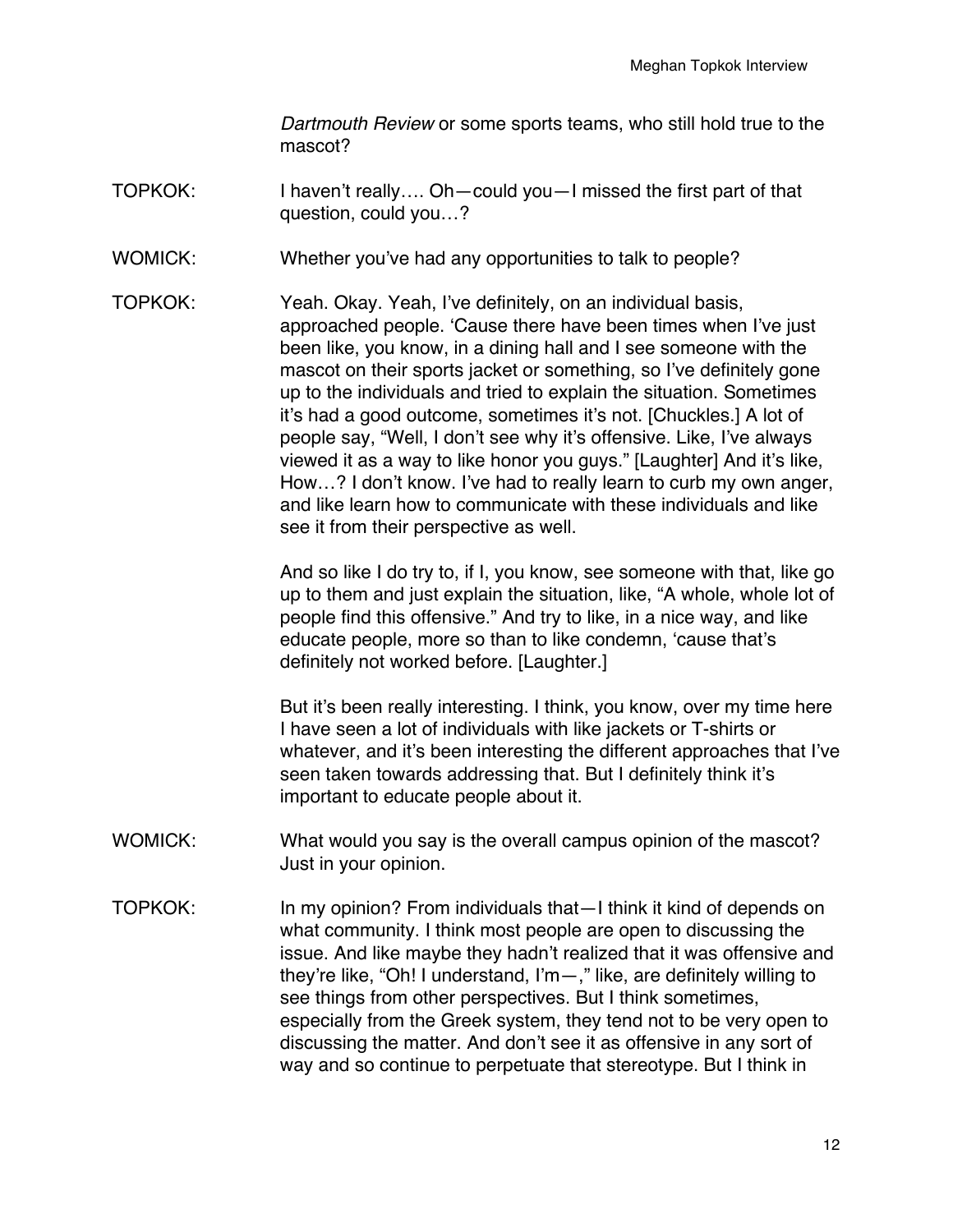general, overall, campus has been much more open-minded about it, which is really great.

- WOMICK: So, other than your own house, have you had much involvement with the Greek community?
- TOPKOK: Not really. I mean, I've had involvement with some of the minority groups like LUL [Lambda Upsilon Lambda] or SLU [Sigma Lambda Upsilon—Senoritas Latinas Unitas], but not so much with mainstream. Occasionally A-Pi is partnered with like EKT [Epsilon Kappa Theta] to do events like Eat Before You Drink, or with Sig Ep [Sigma Phi Epsilon] to do just like a barbecue, like get to know individuals who aren't necessarily within our own communities. I think that's been really great to promote like cross-campus dialog on issues and just getting to know people. But other than that, I haven't had a whole lot of involvement.
- WOMICK: It just wasn't something that was important to you?
- TOPKOK: Yeah. Like I never really got into the party scene or going out. And like when I was thinking about coming to Dartmouth I was really conscious of that and the stereotypes around Dartmouth as like a party school. So that kind of worried me a little bit. But like during my time, it's just not something I've been horribly involved with. But I think, you know, certain houses do really great things and the partnerships that I have had with them have been really great.
- WOMICK: Ok, which ones haven't we gotten to yet? Location! So, how do you think that being in the wilderness of New Hampshire [chuckles] has affected your college experience?
- TOPKOK: [Chuckles.] I think it's definitely impacted, 'cause one of the schools I was looking at was Columbia, and that's right in the middle of New York City. And so I was a little intimidated by coming out to the middle of nowhere New Hampshire. I was like, Well, what am I ever gonna do here? You know, there's this—like, unless you go out and party, there's just—what is there? And so, like, really worried about that.

But I think being isolated has created really strong communities on campus. You definitely really get to know individuals very closely, and I think that's definitely been a positive thing. And it's also been interesting because like my village in Alaska, you can only get there by boat or plane. The plane ride is about three hours' long from like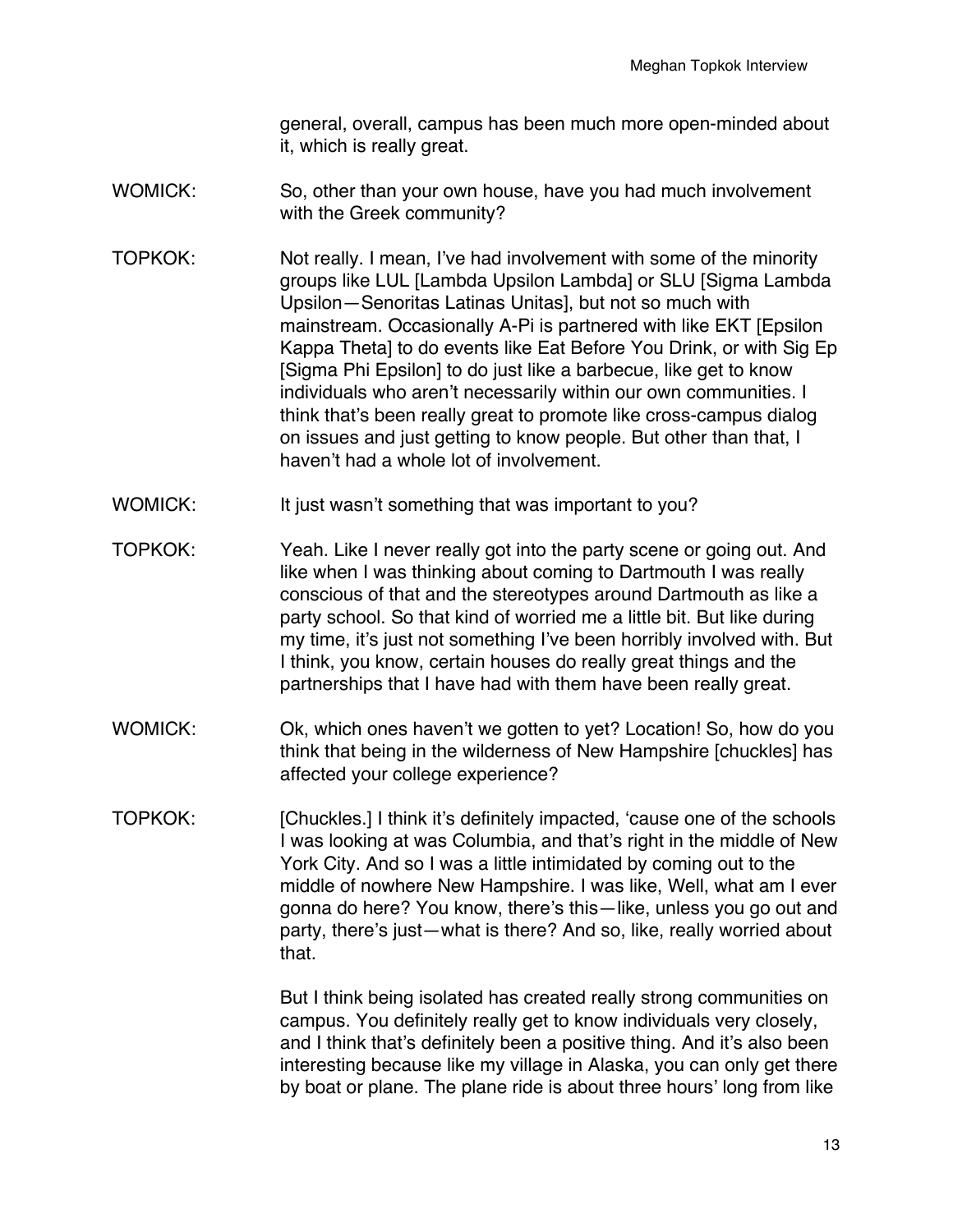the nearest big city. So being isolated for me like wasn't a huge deal, I guess, and was one thing that I kind of liked about the school, the fact that—'cause location, I guess, from like an indigenous perspective does definitely shape your identity in relationship with the community and with the land. And so it was something that, I think especially over the past four years, that I've enjoyed about Dartmouth is just being able to just like go away like, five, ten minutes, go for a hike in the woods or whatever. And…yeah.

- WOMICK: How do you think being at Dartmouth for these four years has changed you?
- TOPKOK: Oh, gosh! It's changed me a lot, I think. I think coming into Dartmouth I didn't really realize how much potential I might have had. I was very quiet, and I didn't...and I wasn't really sure of my capabilities to like effect change or make a difference. And through the support that I've had here from professors and my peers and everybody—and alumni especially—I think I've really come to view myself as someone who can go back to my community and like change things and make things better. And even be a leader. I originally did not want to take on any leadership positions. But a lot of people were like really pushing me to step up outside my comfort zone a little and to like run for co-president of NAD, for example.

And it's been really an amazing learning experience. And I've definitely gained a lot of skills that I never would have otherwise: interpersonal communication, mediating conflicts, and like being put in positions where I have to decide what is morally or ethically the right thing to do. And it's definitely like really made me think about those things, and the direction I'm going in my life and what I want to do with my life. I think I'm definitely a different person now [chuckles] than I was freshman year.

- WOMICK: Those are some pretty big changes.
- TOPKOK: Yeah. Not all of them have been good. But I think overall I've become a much better person. It's been challenging, though. I think it's brought out some of the best in me. At least I hope. [Chuckles.]

WOMICK: What about your relationship with your family and friends from home?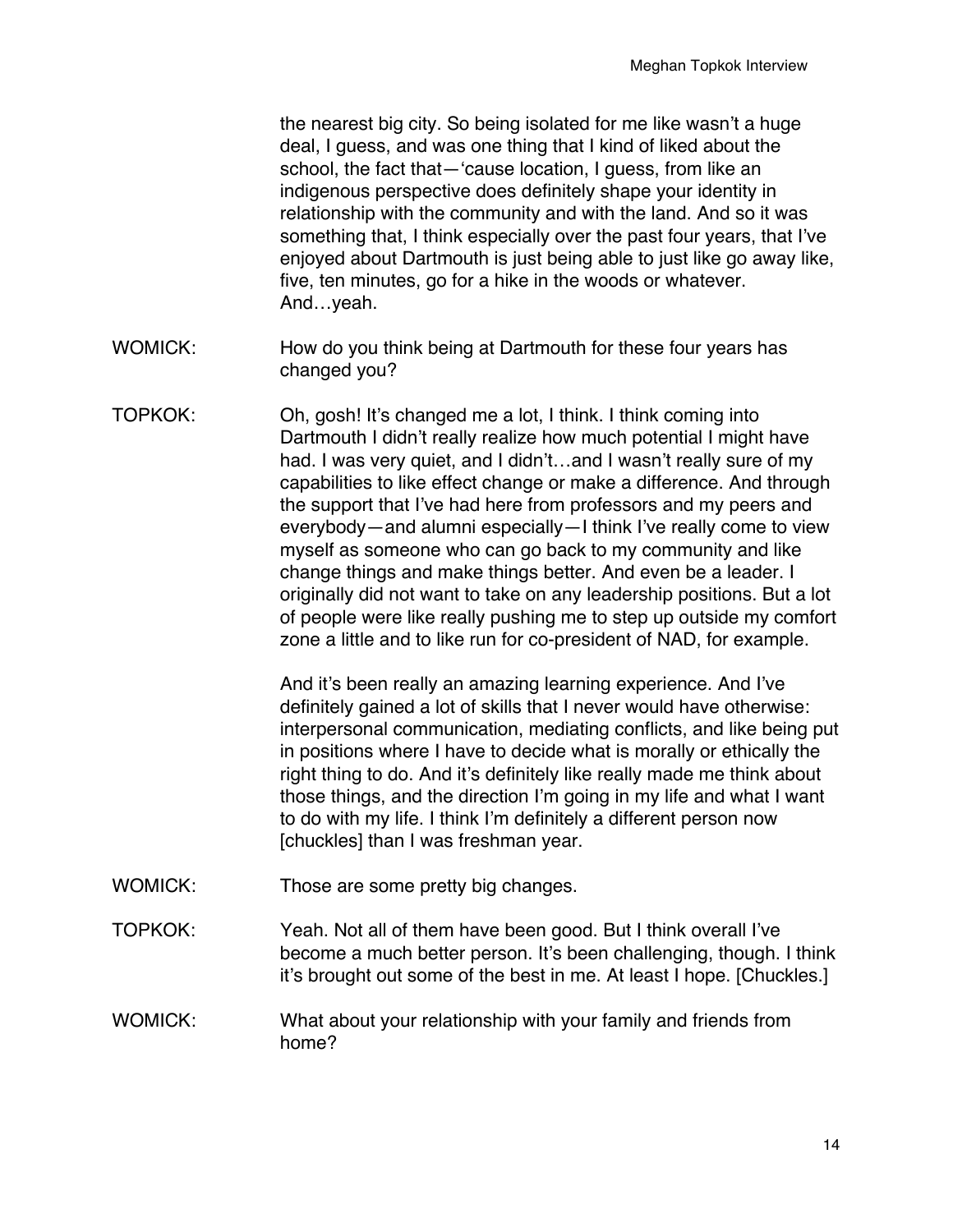TOPKOK: I think it's been a really difficult thing to maintain while I've been here. I definitely—my friends from high school I don't like really have a relationship with anymore, which has been difficult. I've made a lot of friends here, definitely. But a lot of those old relationships have kind of fallen away, which is sad, but I guess part of life.

> I have definitely like…. I think I'm much, in a way, closer to my family now in some ways 'cause I have faced a lot of challenges. And I've always fallen back to my family, and they've always been there for me and supported me and pushed me to keep going like if I was struggling academically or emotionally or whatever. They're always right there to, you know, remind me of like the bigger picture, and, like, "You know, you really need to get that degree. And like once you're done, like you'll look back on this, and it will be like nothing." [Chuckles.] And I think that's definitely what has gotten me as far as I have.

> So even though I haven't been able to like go home a lot, especially for breaks where I've had internships during my off-terms, I have hardly been home, but in some ways, like my relationships, especially with my mother and brother, in some ways is much stronger than it used to be.

- WOMICK: What would you say has been the best thing that's happened to you since coming to Dartmouth?
- TOPKOK: Hmm… best thing? That's a tough question. I think the best thing has been the connections I've had with the students as well as alumni. 'Cause they have opened up so many opportunities for me and like really believed in me and pushed me to do the best that I can, even when I didn't believe I could do that myself. And so forming those connections and friendships I think are definitely been the most positive part of being at Dartmouth. And my connections there are definitely going to last past graduation I think, or at least I hope. I think when you're looking back at my time here, that's the part I'm going to remember, those connections that I've made with other people.
- WOMICK: It seems like you've been lucky to have a really stable community throughout all four years here.

TOPKOK: Definitely.